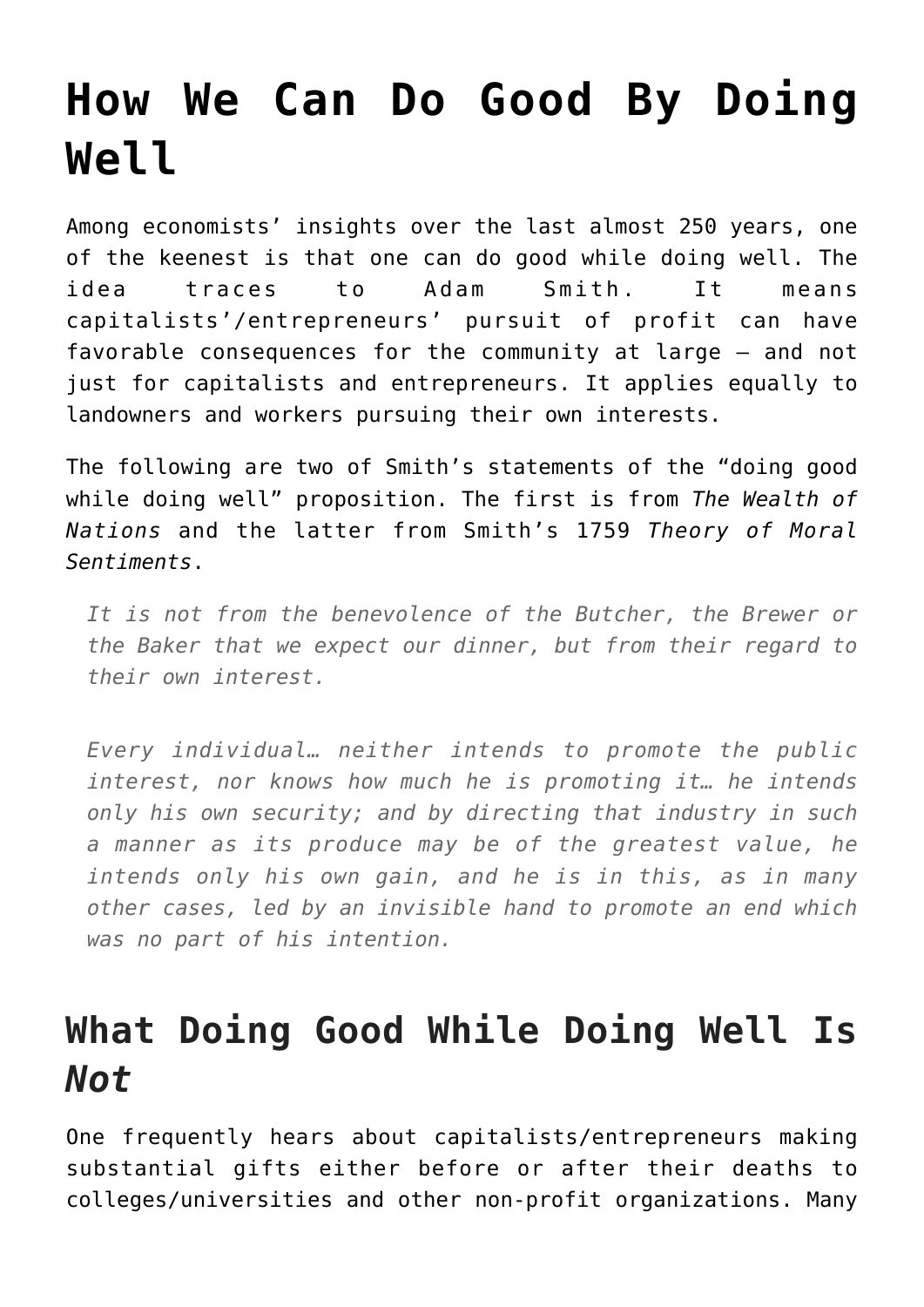say it is an opportunity for them to "give back," which suggests, at least to me, that the wealth making the gifts possible was obtained in less than noble ways. Regardless, the benefits the community at large reaps from these gifts are *not* what the doing good while doing well proposition is about.

Rather, the proposition refers to the *process* by which the capitalists/entrepreneurs earn their wealth. It's not what they do with their accrued wealth. It's the benefit the community realizes as this wealth is accrued. To paraphrase Smith, people enjoy the benefits of meat, beer, and bread as a result of their respective producers' efforts to earn a profit. What these producers do with their wealth is a different question.

It should also be noted that the doing good while doing well proposition does not describe government officials' actions. For these officials, making personal monetary profits from their jobs is illegal. The result when government officials pursue their own interests, given this illegality, is the topic of the public choice economics. The results do not parallel those of Adam Smith.

## **The Case of Wal-Mart**

The coming of Thanksgiving and Christmas each year brings with it churches and benevolent groups organizing distributions of food baskets. I have participated in these efforts, though probably with less enthusiasm than others.

Always in the back of my mind was the doing good while doing well proposition. That is, how do the effects of the proposition compare with the distributions by churches and benevolent groups? To repeat a previous cautioning, how does the process by which capitalists/entrepreneurs pursue profit affect the community at large?

My mind went to the case of Wal-Mart. No one would deny that